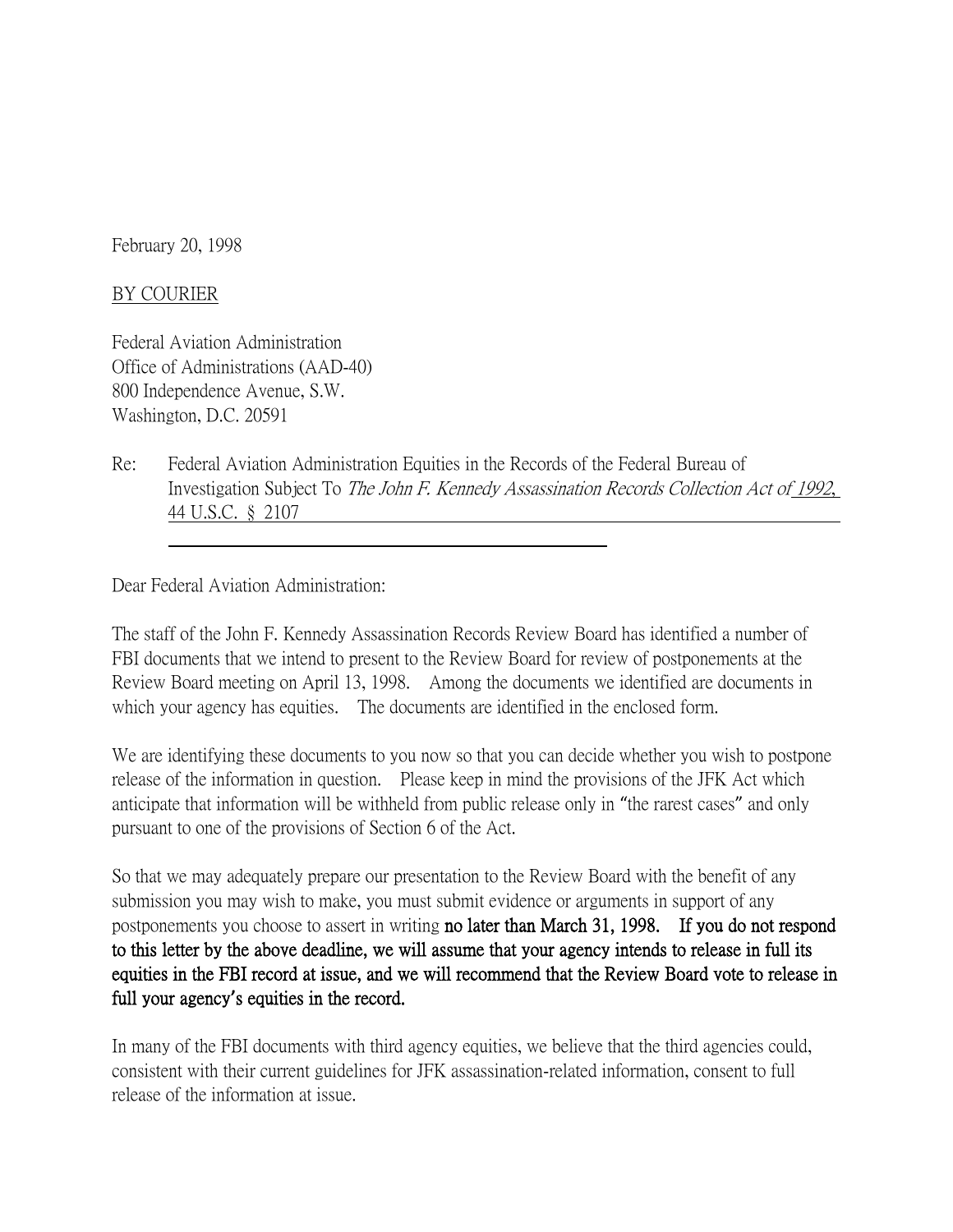Federal Aviation Administration February 20, 1998 Page 2

If you have any questions regarding the documents identified on the enclosed forms, please call Carol Keeley or Debbie Beatty of the JFK Task Force at the FBI at (202) 324-0571 or Laura Denk or Kevin Tiernan of the Review Board staff at (202) 724-0088. Thank you, in advance, for your cooperation.

Sincerely,

T. Jeremy Gunn Executive Director